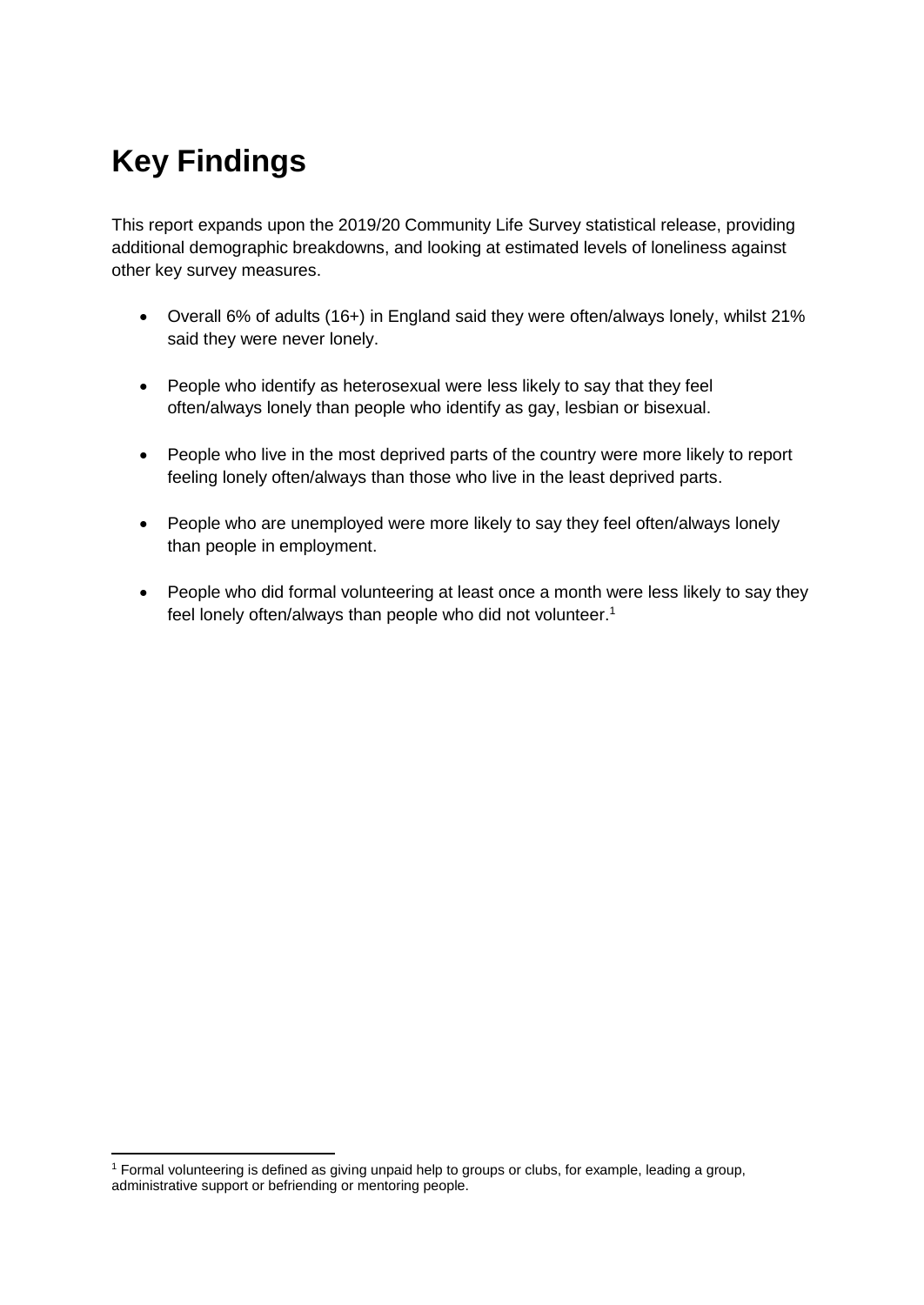# **1. Introduction to direct and indirect loneliness**

This report builds upon the Community Life Survey 2019/20 statistical release, including further information about adults (16+) experiences of loneliness in England. Respondents were asked four different questions relating to loneliness, a direct question and three indirect questions.<sup>2</sup>

### **Direct loneliness**

The direct question asked respondents 'how often do you feel lonely' and allowed them to select one of five responses: 'often/always', 'some of the time', 'occasionally', 'hardly ever' or 'never'.

#### **Indirect loneliness**

There is variation in how people understand the term "loneliness" and some people might be reluctant to admit to loneliness. To address this the Community Life Survey also asks three indirect questions about loneliness.

The three indirect questions asked respondents:

- How often do you feel that you lack companionship?
- How often do you feel left out?
- How often do you feel isolated from others?

It allowed them to choose one of three responses for each question: 'Often', 'Some of the time' and 'Hardly ever or never'.

The three indirect questions are used to create a loneliness score between three and nine, three being the least lonely and nine being the most. This is done through assigning a score to each response (as below) and combining them:

- "Hardly ever or never" equals 1
- "Some of the time" equals 2
- $\bullet$  "Often" equals  $3.^3$

There is no standard accepted score for which someone would definitely be considered lonely. To maximise the statistical analysis possible, this report categorises the scores from the indirect measure in the following way:

- A score of 3 or 4 can be categorised as representing people who feel lonely least often.
- A score of 5 or 6 or 7 can be categorised as representing people who feel lonely some of the time.
- A score of 8 or 9 can be categorised as representing people who feel lonely most often.

<sup>-</sup><sup>2</sup> The Community Life Survey uses the Government Statistical Service (GSS) harmonised principle of loneliness to measure levels of loneliness. The estimates presented here are therefore comparable with other surveys that use this principle. Other statistical data sets that use this definition, and therefore have comparative data, are available from the GSS [guidance](https://gss.civilservice.gov.uk/policy-store/loneliness-indicators/) page.

<sup>3</sup> More details on this method can be found in [Measuring loneliness: guidance for use of the national indicators](https://www.ons.gov.uk/peoplepopulationandcommunity/wellbeing/methodologies/measuringlonelinessguidanceforuseofthenationalindicatorsonsurveys#recommended-measures-for-adults)  [on surveys.](https://www.ons.gov.uk/peoplepopulationandcommunity/wellbeing/methodologies/measuringlonelinessguidanceforuseofthenationalindicatorsonsurveys#recommended-measures-for-adults)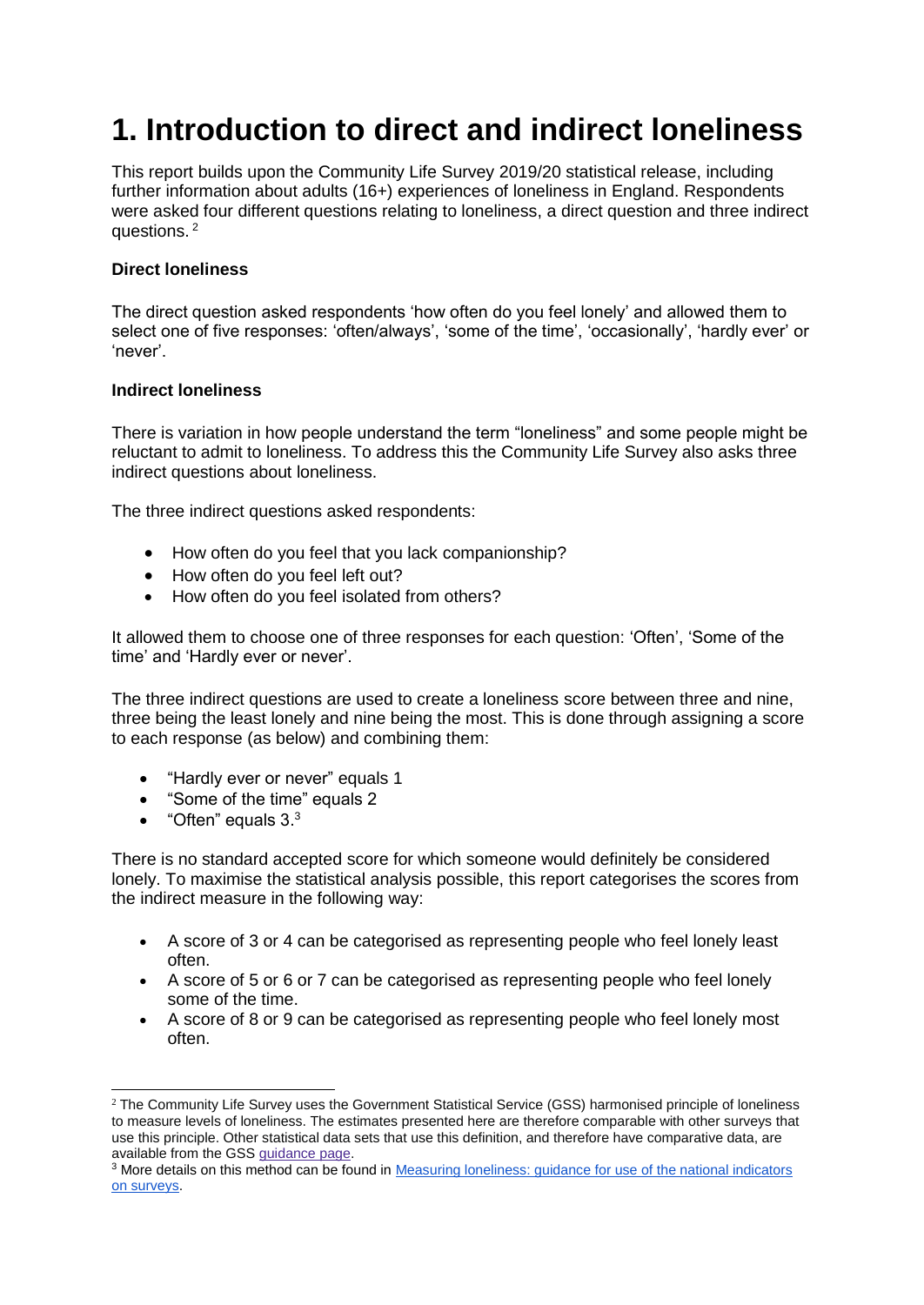The majority of the fieldwork took place prior to the pandemic, therefore the estimates in this publication will reflect pre-pandemic patterns of loneliness. More details of how the pandemic may have affected the estimates can be found in the main [Community Life Survey](https://www.gov.uk/government/publications/community-life-survey-201920-annexes/annex-b-note-on-covid-19)  [publication.](https://www.gov.uk/government/publications/community-life-survey-201920-annexes/annex-b-note-on-covid-19)

# **2. Loneliness by demographics**

- The 2019/20 Community Life Survey annual publication provided headline findings on loneliness and showed that 6% of respondents reported often/always feeling lonely when responding to the direct question. This has remained broadly consistent since 2013/14.
- In 2019/20 18% reported feeling lonely some of the time, 23% reported feeling lonely occasionally, 32% reported feeling lonely hardly ever and 21% reported never feeling lonely.



# **Figure 1 How often respondents feel lonely, England, 2019/20**

95% confidence interval has been shown on all figures in this report<sup>4</sup>

-

 Additionally, 9% of respondents scored 8 or 9 on the indirect loneliness scale, indicating feeling lonely most often. 35% scored 5, 6 or 7 on the indirect loneliness scale, and 56% scored 3 or 4 on the indirect loneliness scale, indicating they feel lonely the least often.

 $<sup>4</sup>$  A confidence interval provides a range in which there is a specific probability that the true value for the</sup> population will fall. For the Community Life Survey, 95% confidence intervals are used which means, had the sampling been conducted 100 times, creating 100 confidence intervals, then 95 of these intervals would contain the true value for adults in England. When sample sizes are smaller we can be less certain in our estimate so confidence intervals are wider.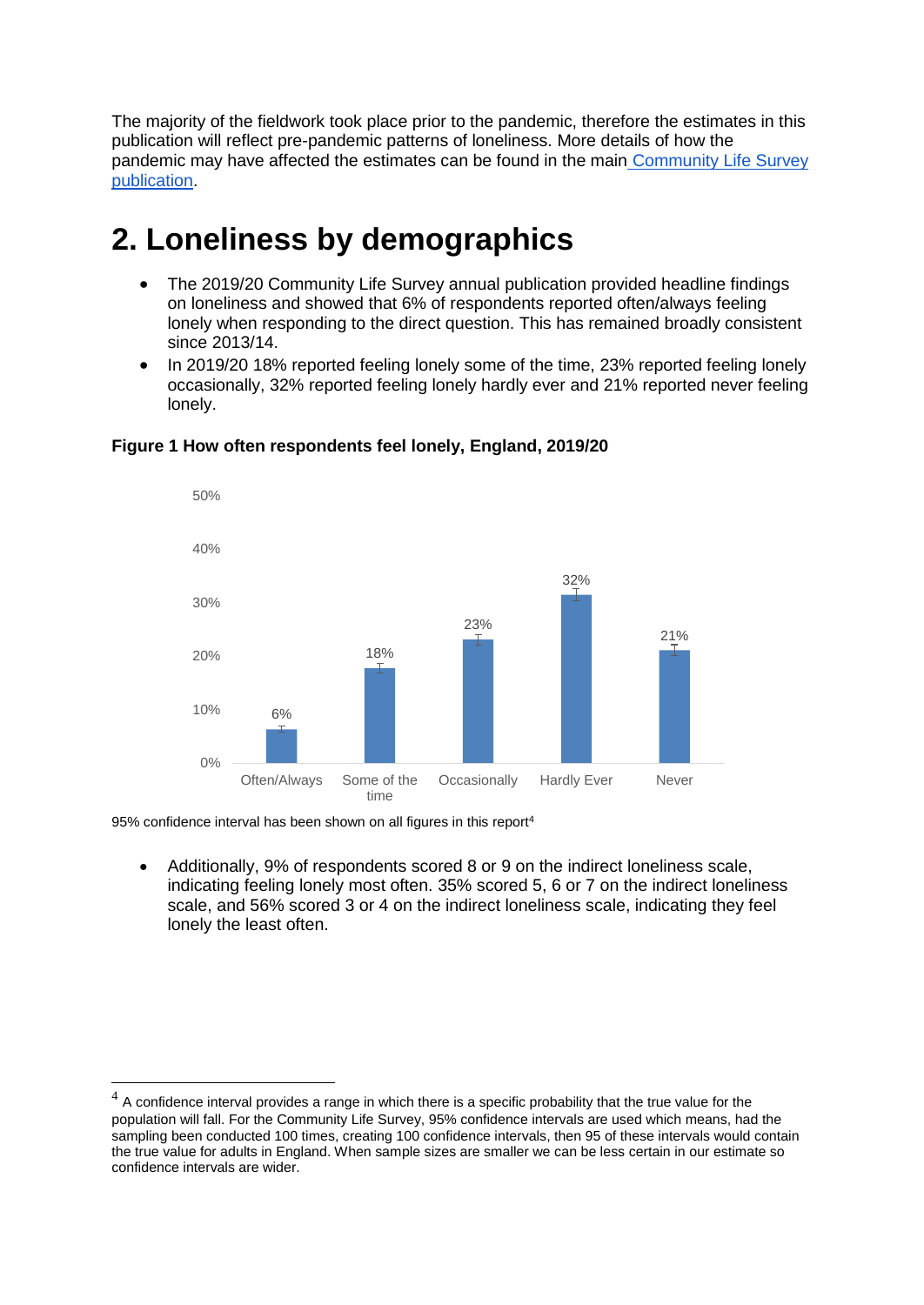

# **Figure 2 Indirect loneliness scores, England, 2019/20**

# **Loneliness by age**

- Respondents from younger age groups (16-24 and 25-34 years old) (10% and 8% respectively) were more likely to report feeling lonely often/always than the oldest age groups (50+) (between 4% and 6%).
- Similarly, the two youngest age groups were more likely to report feeling lonely some of the time (24% and 22%) than all other age groups (between 13% and 18%).
- 65 to 74 year olds were the most likely to report never feeling lonely (30%), but this proportion drops to 23% for over 75s.
- The responses to the indirect questions are similar to the direct question.
- Respondents from the youngest age group (16-24) were more likely to score an 8 or 9 ('feel lonely most often') (14%) on the indirect loneliness scale than age groups over 24 years old (between 5% and 10%).
- Respondents aged 65 to 74 were less likely to score an 8 or 9 compared to other age groups.
- The two youngest age groups (16-24 and 25-34) were also less likely to score a 3 or 4 ('feel lonely some of the time') on the indirect scale than all other age groups.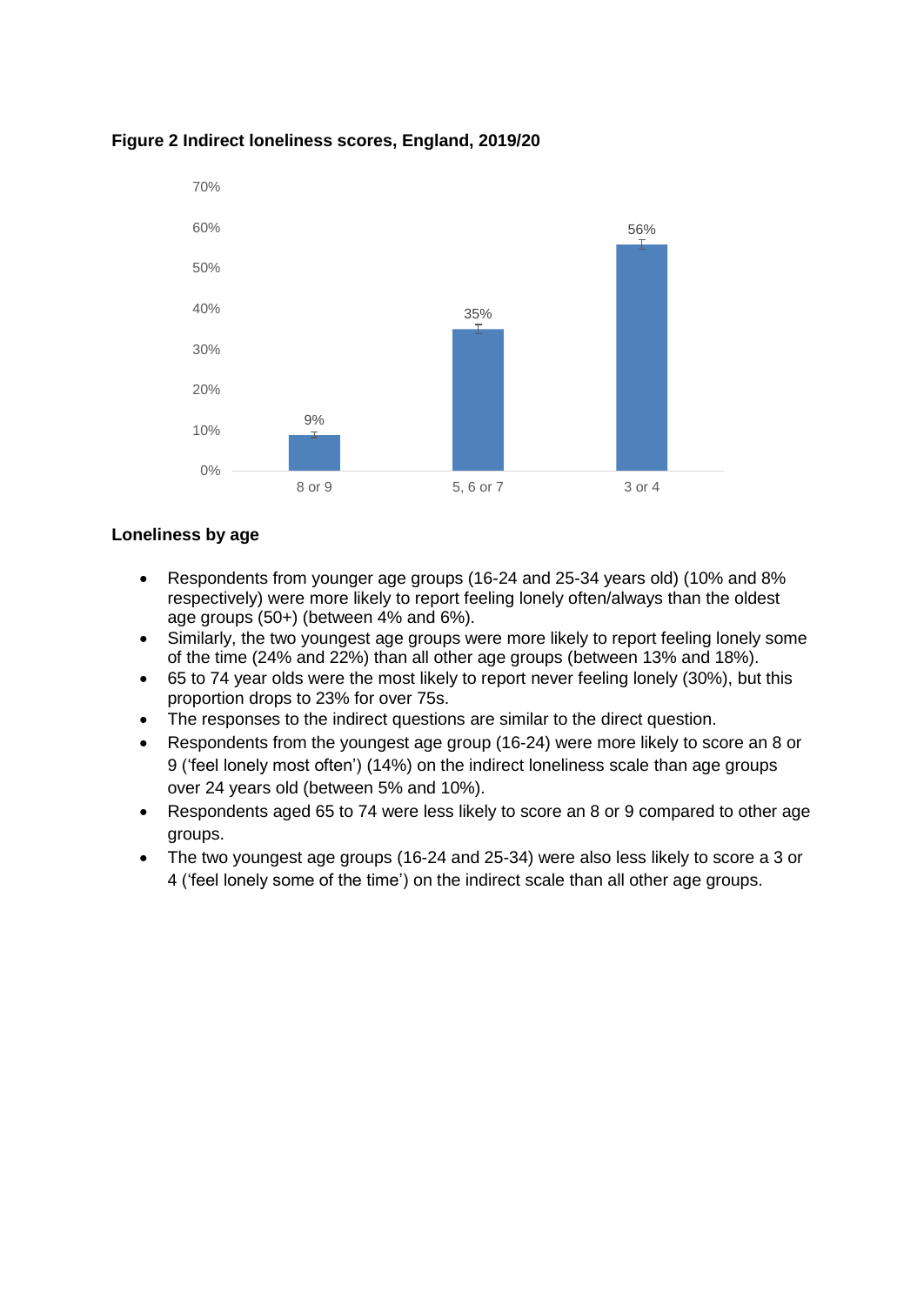

### **Figure 3 How many respondents felt lonely often/always, by age and gender, England, 2019/20**

#### **Loneliness by age and gender**

- The percentage of men and women feeling lonely often/always was similar in every age group except amongst 50 to 64 year olds where women reported being lonely often/always more than men (4% compared to 7%).
- The pattern was similar with the indirect question where there were no significant differences between men and women at any age.
- Men were more likely than women to report never feeling lonely in all age groups over 50, whereas there was no significant difference in response by gender in the age groups under 50 years old.

### **Figure 4 How often respondents never felt lonely, by age and gender, England, 2019/20**

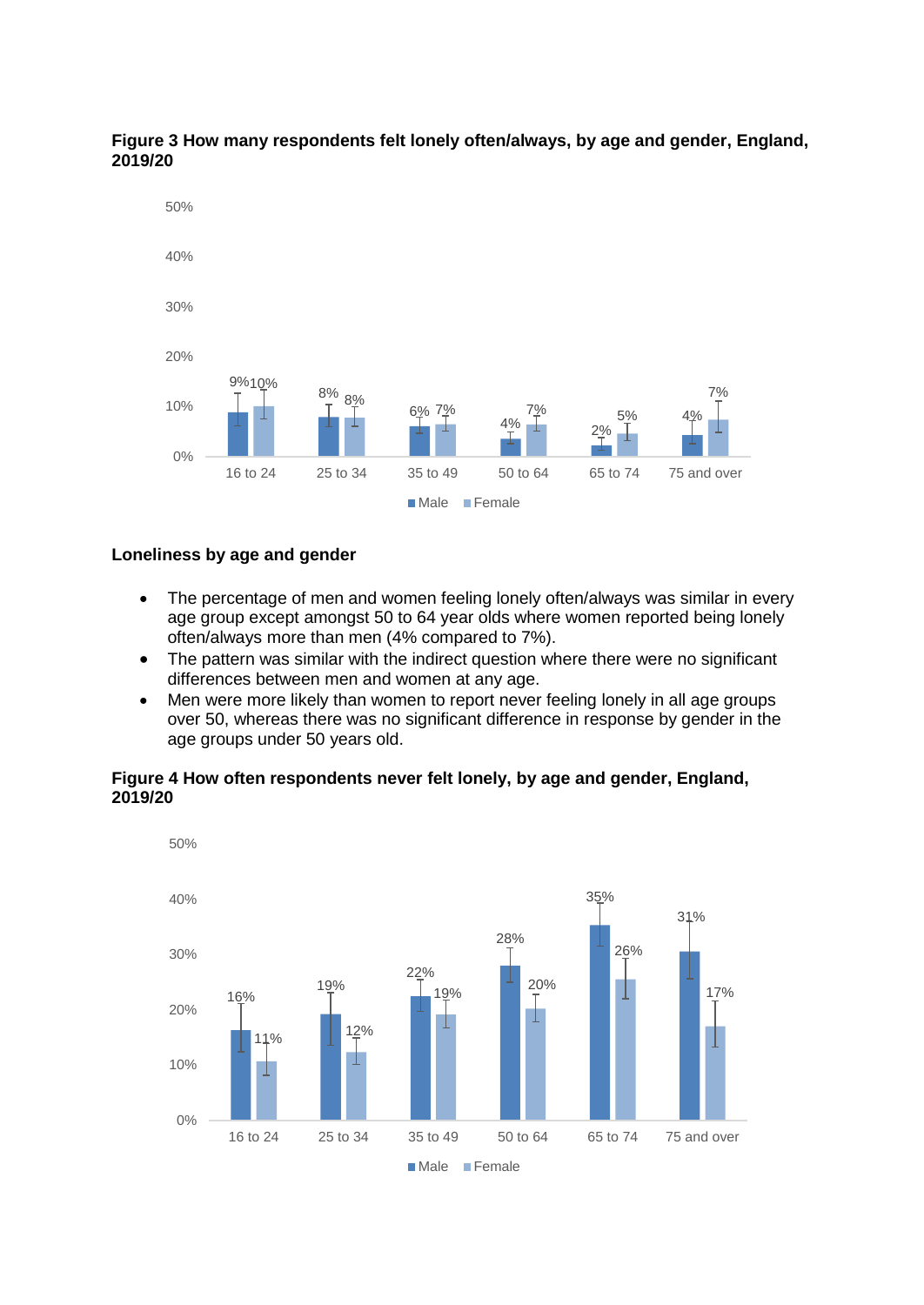• In contrast, responses to the indirect question showed that only men over 75 were more likely to have a score of 3 or 4 than women of the same age.



**Figure 5 Indirect loneliness scores of 3 or 4, by age and gender, England, 2019/20**

#### **Loneliness by sexual identity**

 Respondents who identify as heterosexual/straight were less likely to report feeling lonely often/always (6%) than respondents who identify as either gay/lesbian or bisexual (14% and 20% respectively).

#### **Figure 6 How many respondents felt lonely often/always, by sexual identity, England, 2019/20**



• There was a similar pattern in the proportion of respondents scoring an 8 or 9 on the indirect loneliness scale, with heterosexual/straight respondents less likely to score an 8 or 9 (9%) than gay/lesbian or bisexual respondents (16% and 26% respectively).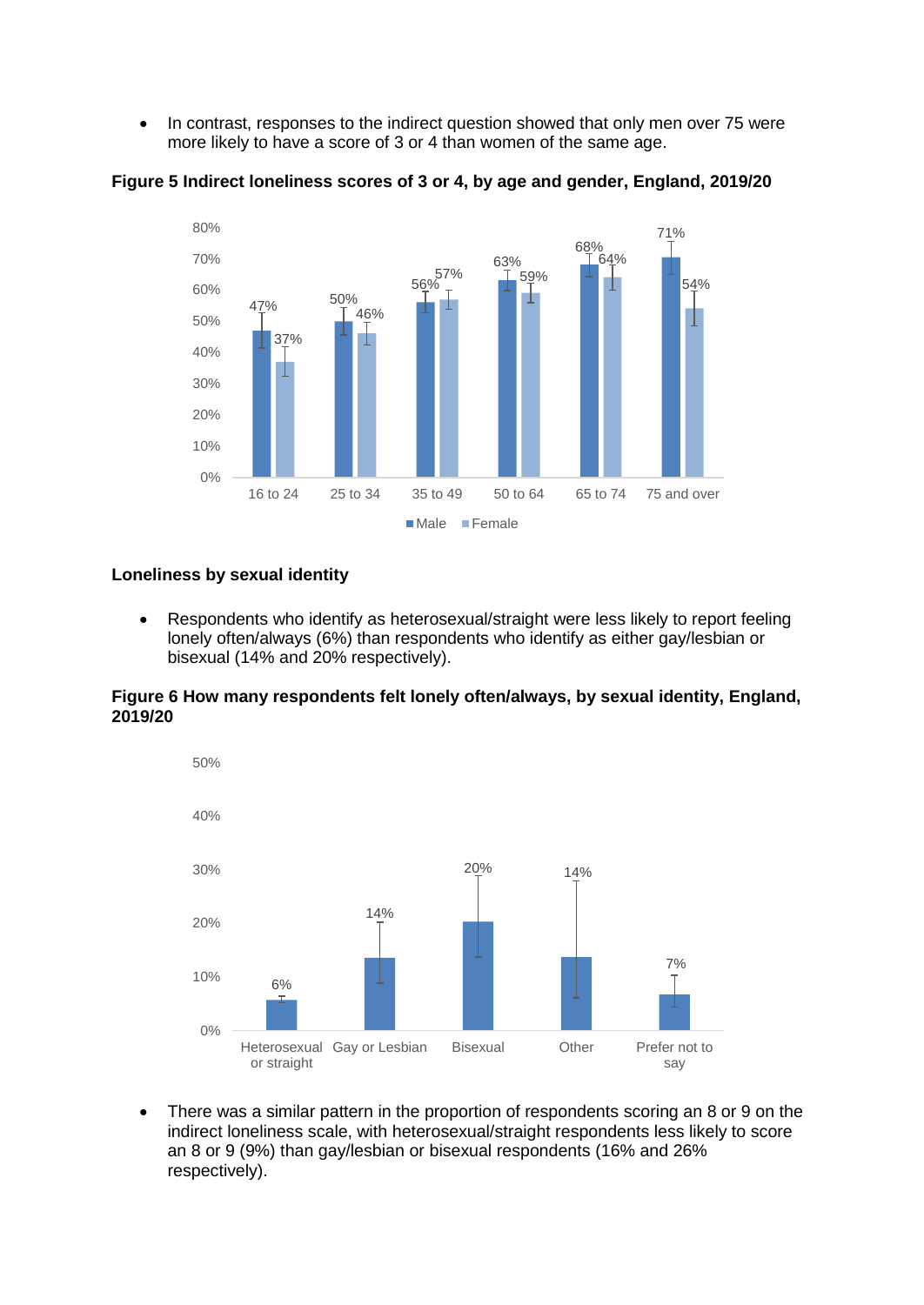#### **Loneliness by caring responsibility**

 Overall, in 2019/20 there was no variation in those who felt lonely often/always by caring responsibility.

### **Loneliness by limiting long term illness<sup>5</sup>**

 Respondents with a limiting long-term illness or disability were more likely to report feeling lonely often/always than those without (14% compared with 4%) and less likely to say they never felt lonely (14% compared to 23%).

#### **Figure 8 Responses to the direct loneliness question, by limiting long term illness or disability (LLTI), England, 2019/20**





- The responses to the indirect question follow a similar pattern with respondents with a limiting long term illness or disability more likely to score an 8 or a 9 (19% compared to 6%) and less likely to score a 3 or a 4 (40% compared to 60%).
- Across all age groups, respondents with limiting long term illnesses were more likely to report feeling lonely often/always than respondents without limiting long term illnesses. This pattern is repeated across both the direct and indirect questions.

# **Loneliness by employment**

-

- Unemployed respondents were more likely to report feeling lonely often/always (15%) than employed respondents (5%) or those respondents who are economically inactive (8%).
- Additionally, respondents who were economically inactive were more likely to report feeling lonely often/always than respondents in employment.

<sup>5</sup> A limiting long term illness (LLTI) or disability is classified as someone having any physical or mental health conditions or illnesses which are expected to last for 12 months or more and their condition and/or illness reduces their ability to carry out day to day activities.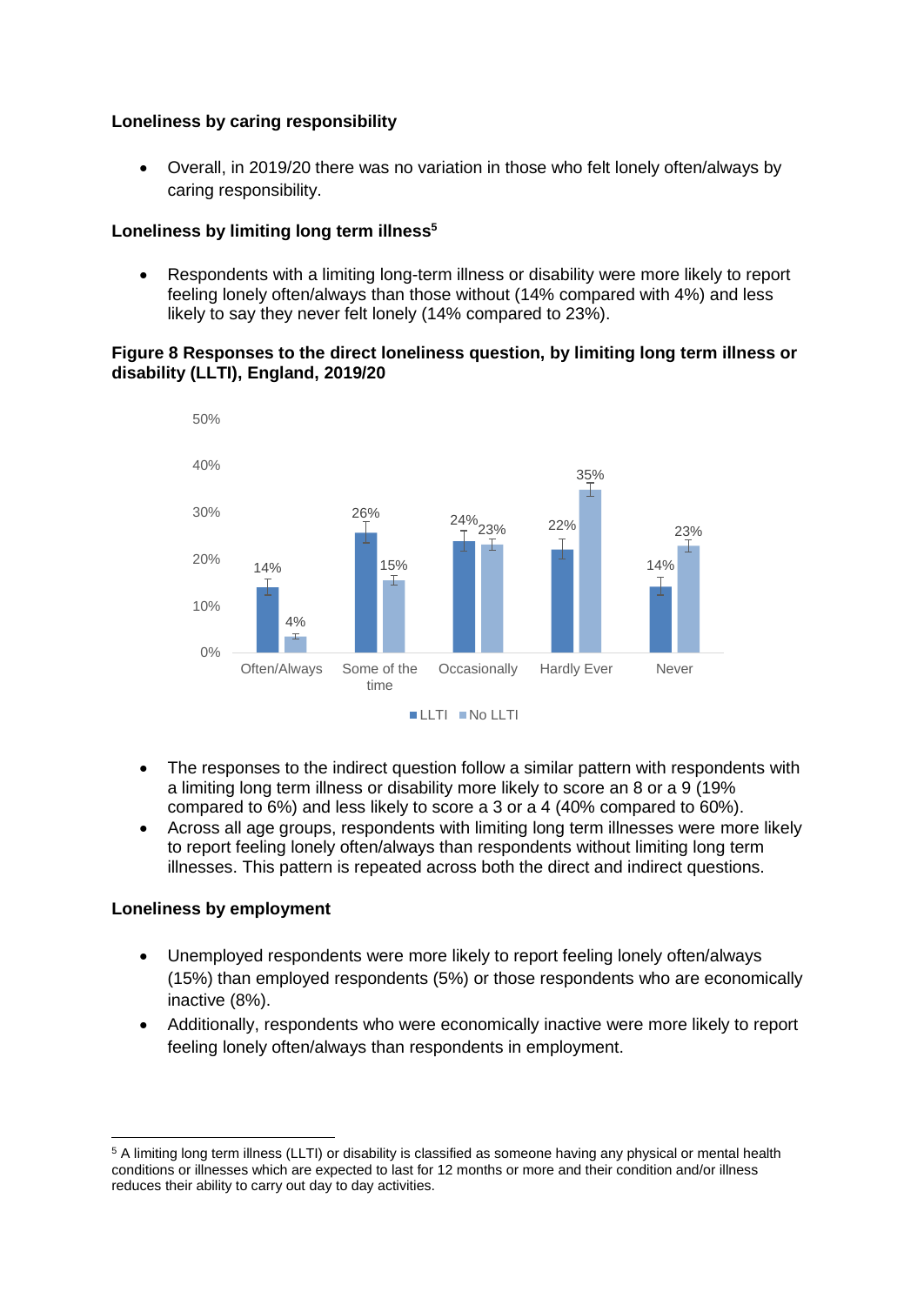# **Figure 9 How many respondents felt lonely often/always, by employment status, England, 2019/20**



# **3. Loneliness by geography**

**Loneliness by Index of Multiple Deprivation<sup>6</sup>**

-

- Respondents living in more deprived areas of the country were more likely to feel lonely often/always, with those who lived in the two most deprived quintile more likely to feel lonely often/always (8-9%) than those who lived in the two least deprived quintiles (4%).
- There was a similar pattern in the responses to the indirect questions. Respondents from the two most deprived quintiles were more likely to score an 8 or a 9 (11-12%) than those from the two least deprived quintiles (6-7%).

<sup>6</sup> The Index of Multiple Deprivation ranks every small area in England from 1 (most deprived area) to 32,844 (least deprived area). Deciles are calculated by ranking the 32,844 small areas in England from most deprived to least deprived and dividing them into 10 equal groups.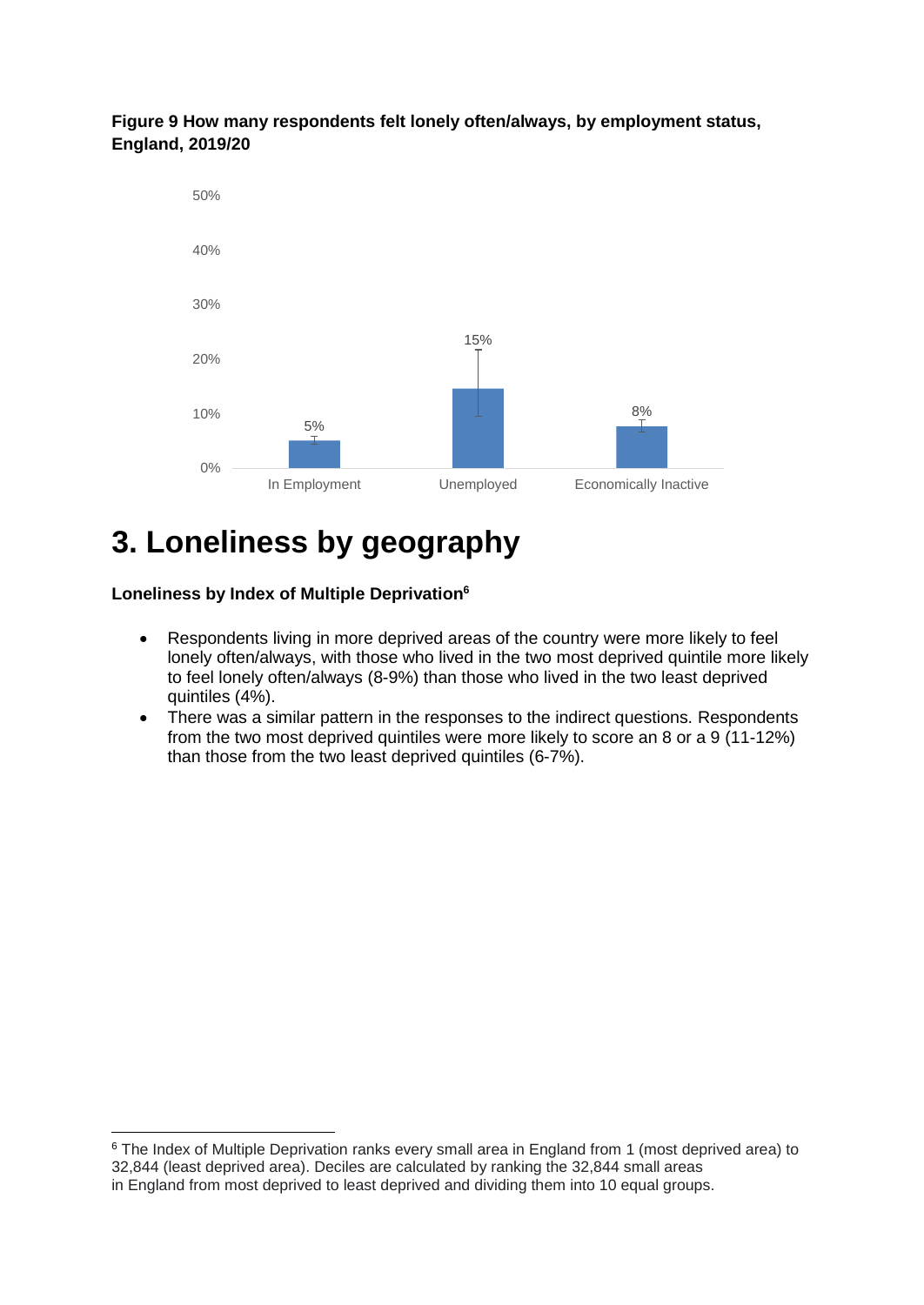#### **Figure 11 How many respondents felt lonely often/always, by Index of Multiple Deprivation Quintile, England, 2019/20**



### **Loneliness by urban/rural classification**

- There was no variation in feeling lonely often/always between those who live in rural areas versus those that live in urban areas.
- However, respondents who live in urban areas were more likely to feel lonely some of the time, than respondents living in rural areas (14% compared to 19%). There is a similar pattern with the indirect loneliness measure, with similar rates of respondents from urban and rural areas scoring an 8 or a 9.
- However, respondents from urban areas were less likely to score a 3 or a 4 ('people who feel lonely some of the time') than respondents in rural areas (55% compared to 62%).

# **4. Loneliness by community engagement**

 Respondents who 'not at all strongly' felt they belonged to their immediate neighbourhood were more likely to report feeling lonely often/always (18%) than those who answered 'very/fairly strongly' (4%) and were less likely to say they 'never' feel lonely (17% compared with 25%).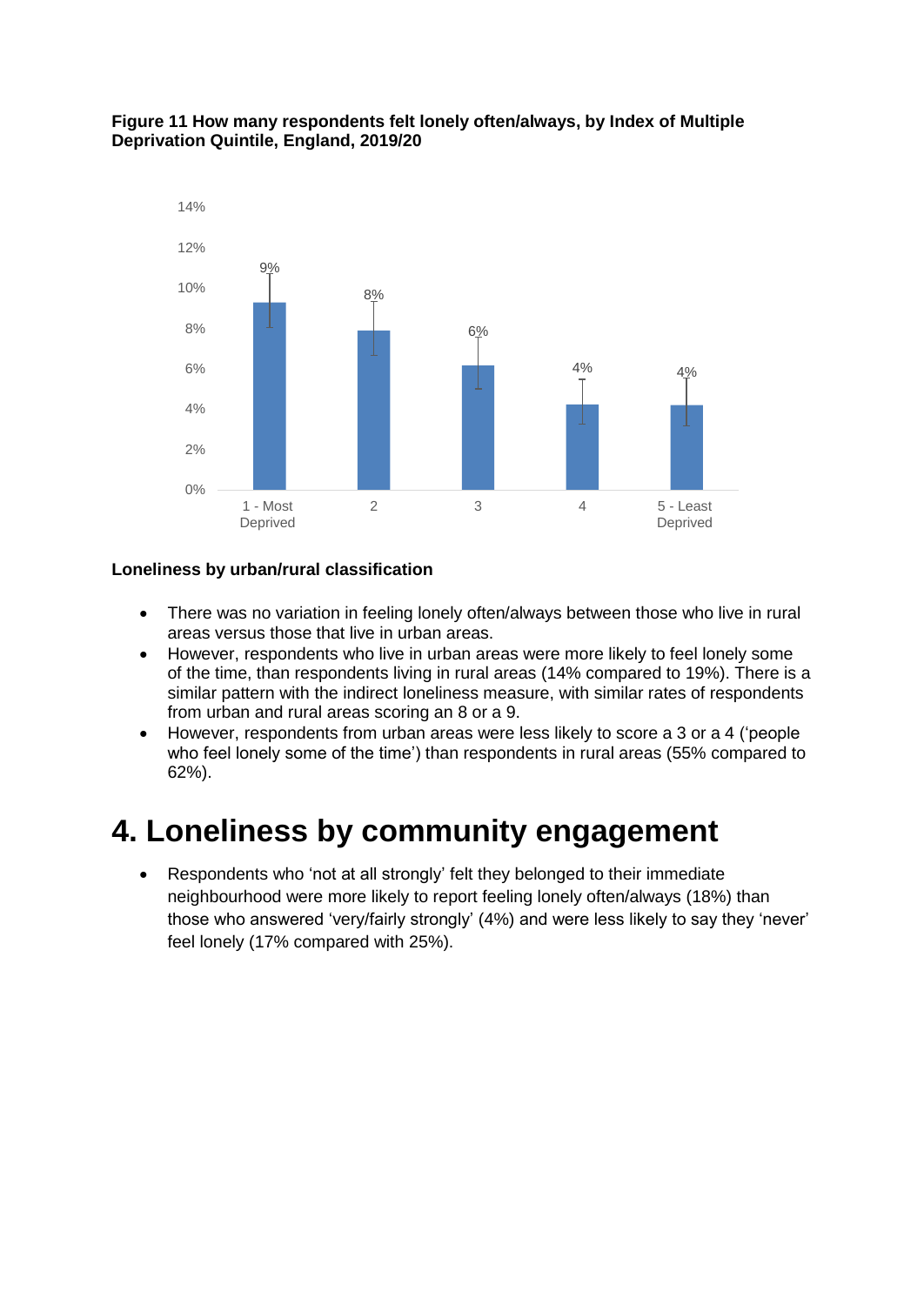### **Figure 12 How many respondents felt lonely often/always, by feelings of belonging to their neighbourhood, England, 2019/20**



 Similarly, those who did not feel a strong sense of belonging to Britain were more likely to report feeling lonely often/always, 16% compared to 5% who felt very/fairly connected to Britain.

# **Figure 13 How many respondents felt lonely often/always, by feelings of belonging to Britain, England, 2019/20**



 Those who felt that none of the people in their local area can be trusted were more likely to report feeling lonely often/always than those who felt that many of the people can be trusted (18% compared to 4%).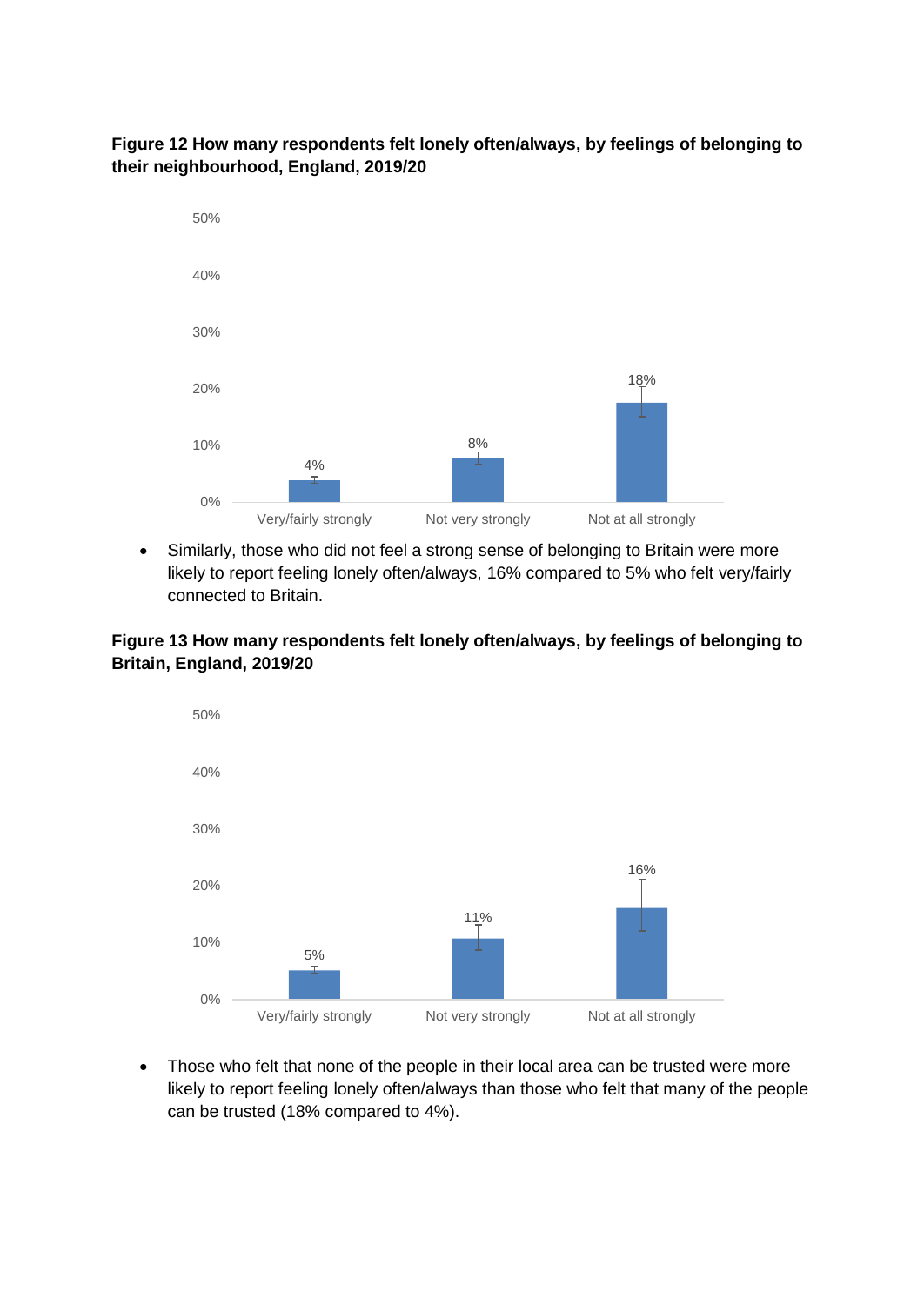### **Figure 14 How many respondents felt lonely often/always, by how many people they trust in their neighbourhood, England, 2019/20**



 Respondents who felt that their local area got worse over the last two years were more likely to report feeling lonely often/always than respondents who thought their local community has got better (5% compared to 8%).

**Figure 15 How many respondents felt lonely often/always, by how they think their local area has changed in the past two years, England, 2019/20**



 Respondents who agreed with the statement "my local area is a place where people from different backgrounds get on well together" were less likely to report feeling lonely often/always than those who disagreed (5% compared to 12%).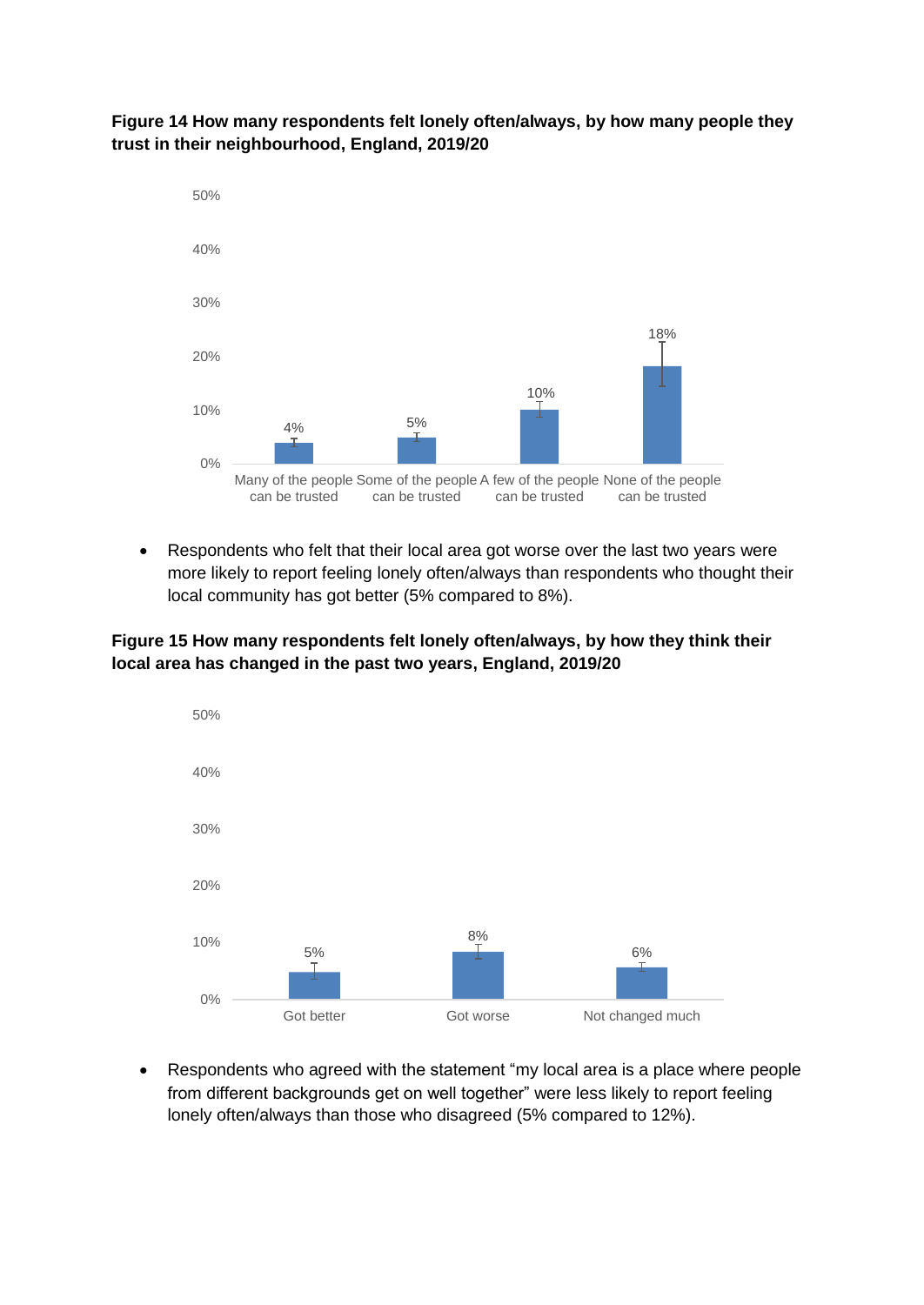# **Figure 16 How many respondents felt lonely often/always, by whether they agree with the statement "my local area is a place where people from different backgrounds get on well together", England, 2019/20**



 Respondents who spoke to their neighbours at least once a month were less likely to report feeling lonely often/always than those respondents who never talk to their neighbours (5% compared to 15%).

# **Figure 17 How many respondents felt lonely often/always, by how often they speak to their neighbours, England, 2019/20**



 Similar patterns were seen with the indirect questions, with respondents who never spoke to their neighbours more like to score an 8 or a 9 than respondents who spoke to their neighbours at least once a month (18% compared to 7%).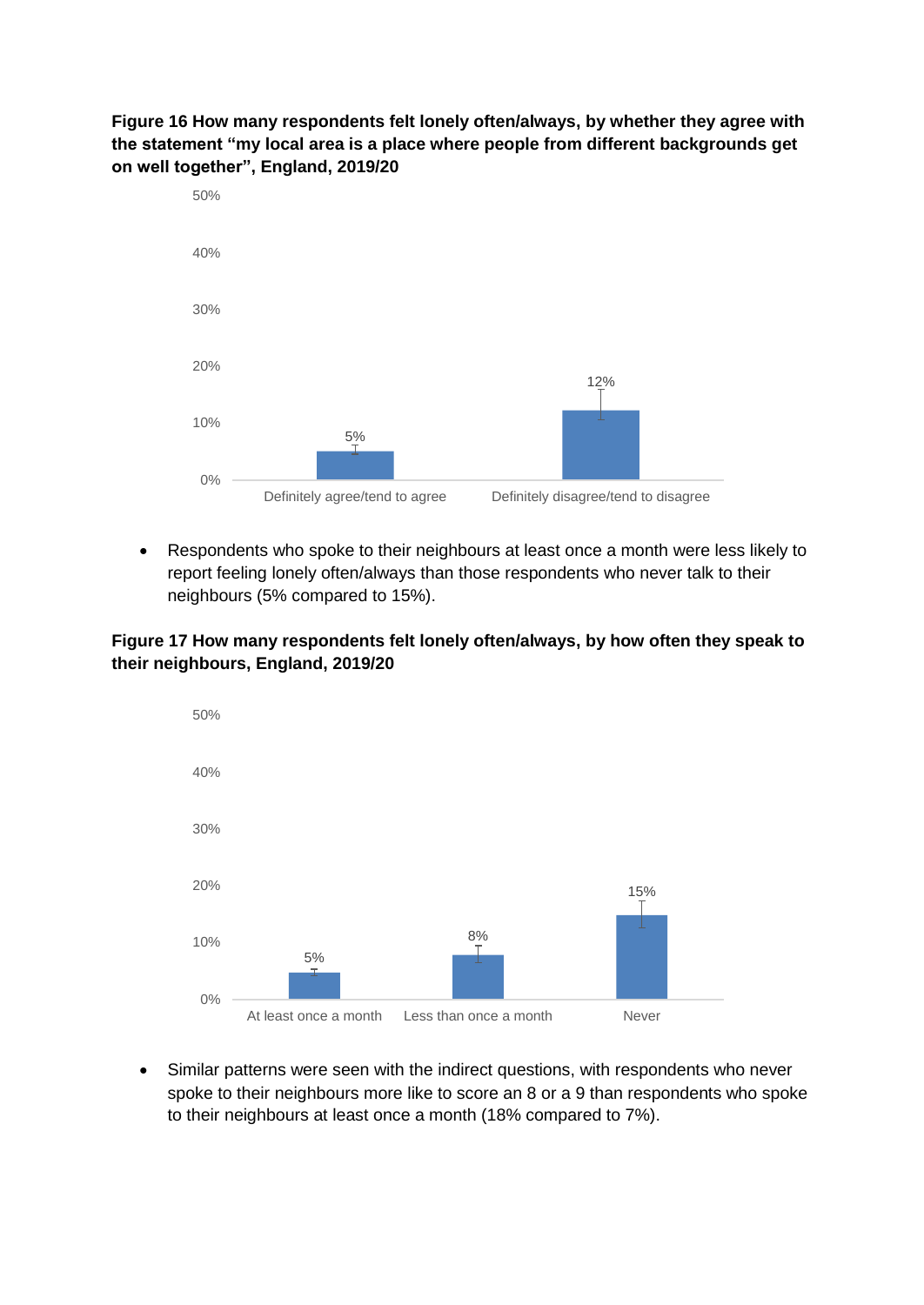# **5. Loneliness by social engagement**

### **Loneliness by how people engage with their friends/family**

Respondents were asked how often they communicated with family members or friends via a range of methods. Overall, 74% of respondents said they meet up in person at least once a week, 81% speak on the phone/video call/audio call via internet, 37% email or write and 84% exchange texts or instant messages (see [Community Life Survey 2019/20 publication](https://www.gov.uk/government/statistics/community-life-survey-201920) for further detail).

For all engagement methods, those who never engage with family/friends were more likely to report feeling lonely often/always than those who engaged at least once a week.

- Meet up in person with family and friends: 5% of those who reported doing this at least once a week reported feeling lonely often/always, compared with 28% of those who never did this.
- Speak on the phone or video or audio call via the internet with family members and friends: 6% of those who reported doing this at least once a week reported feeling lonely often/always, compared with 16% of those who never did this.
- Email or write to family and friends: 4% of those who reported doing this at least once a week reported feeling lonely often/always, compared with 9% of those who never did this.
- Exchanged texts or instant messages with family or friends: 6% of those who reported doing this at least once a week reported feeling lonely often/always, compared with 11% of those who never did this.

Additionally, respondents who engaged with family/friends less than once a week were more likely to feel lonely often/always than those who engage at least once a week, for all types of engagements.

#### **Figure 18 How many respondents felt lonely often/always, by types of engagement with family/friends, England, 2019/20**

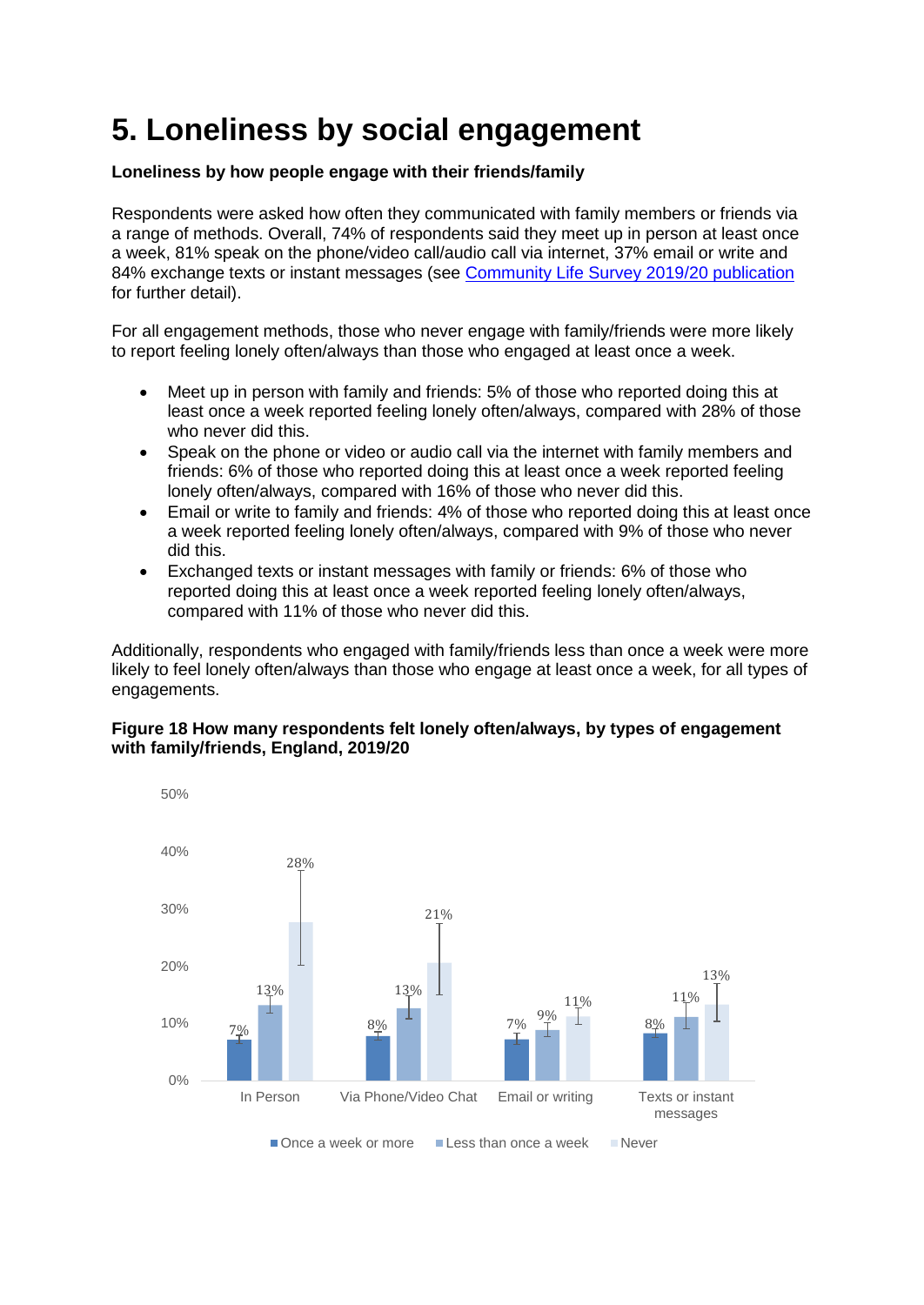#### **Loneliness by quality of social networks**

Overall, most respondents said they had someone if they needed support (see [Community](https://www.gov.uk/government/statistics/community-life-survey-201920)  [Life Survey 2019/20](https://www.gov.uk/government/statistics/community-life-survey-201920) publication):

- 95% agreed that if they needed help there are people who would be there for them
- 92% agreed that if they wanted company or to socialise there are people they could call on
- 95% agreed that there is someone they can really count on to listen when they need to talk

However, the frequency of loneliness differed between those who agreed they had social networks to call or count on, and those who did not.

- Respondents who agreed that there are people who would be there for them if they needed help were more likely to report never feeling lonely (22% never feel lonely compared with 11% among those who disagreed).
- On the other hand, those who disagreed were more likely to feel lonely often/always (26% compared with 5% of those who agreed).

#### **Figure 19 How many respondents felt lonely often/always, by whether they agree/disagree that there are people there for them if they needed help**, **England, 2019/20**



- Those who agreed that if they wanted company or to socialise there are people they can call on, were more likely to report never feeling lonely than those who disagreed (22% compared with 10%).
- Respondents who disagreed were more likely to feel lonely often/always than those who agreed (28% felt lonely often/always compared with 5%).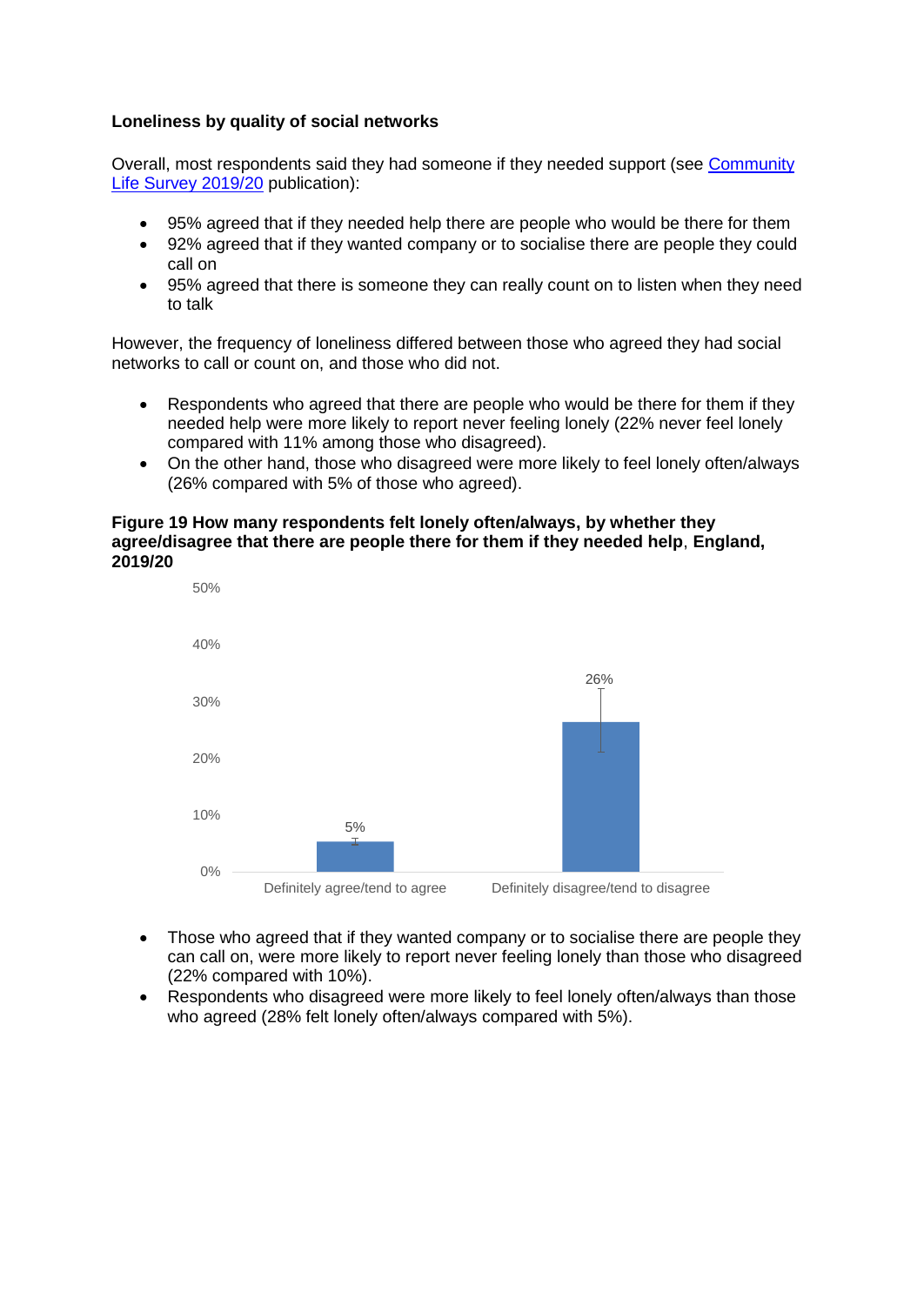**Figure 21 How many respondents were often/always feel lonely, by agreement with there being people they can call on if they wanted company or to socialise, England, 2019/20**



- Those who reported having no one they can really count on when they need it were more likely to report feeling lonely often/always than those who had one or more person (31% compared with 5%).
- Those who report having one or more person they can talk to were more likely to report never feeling lonely than those who didn't (21% compared with 9%).

#### **Figure 22 How many respondents felt lonely often/always, by whether they agree there are people they can really count on to listen to them when they need to talk, England, 2019/20**



 Similar patterns were seen in the indirect questions if slightly more stark. 41% of respondents who said they had no one they could count on scored an 8 or a 9, compared to 8% who had at least one person.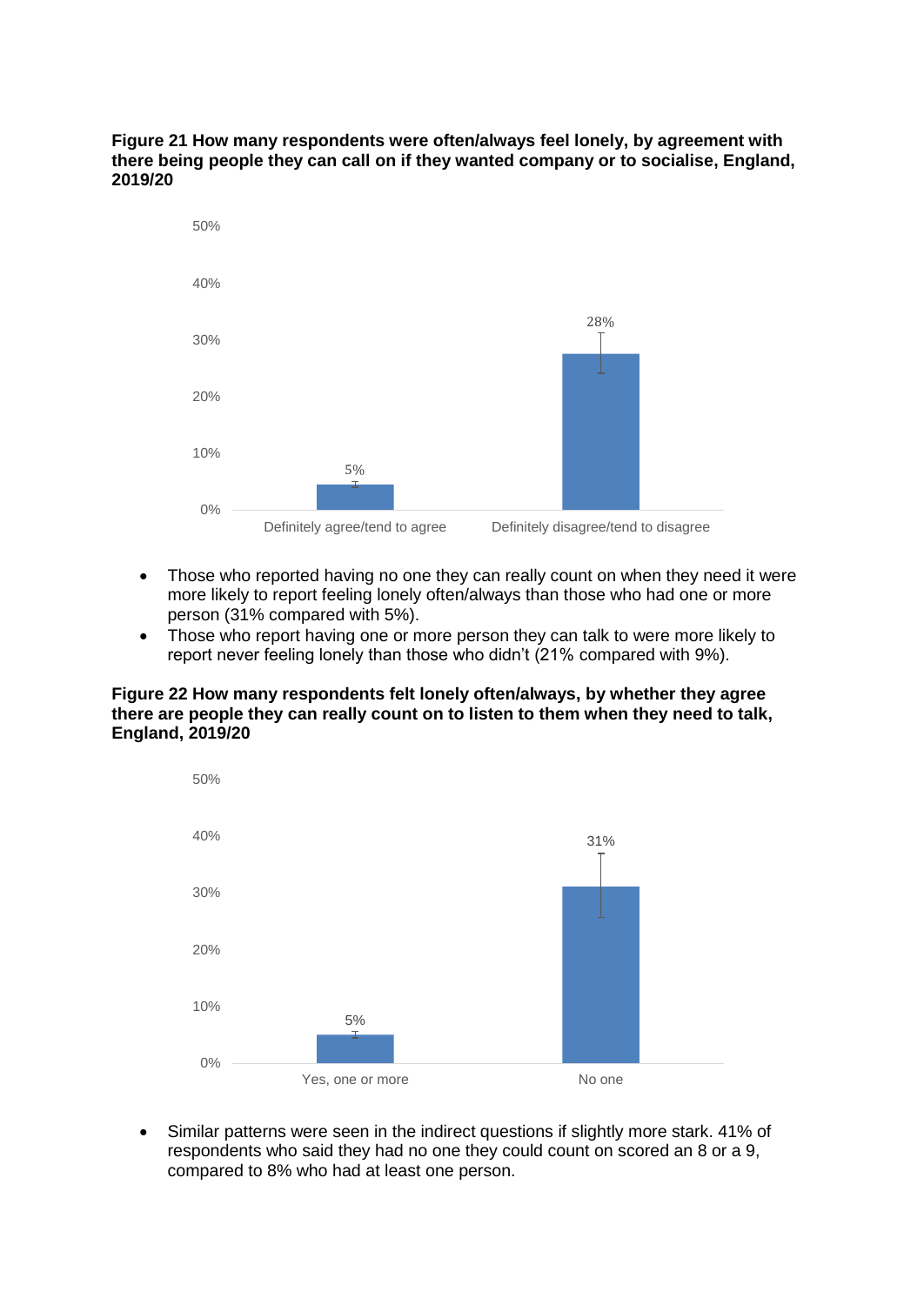# **6. Loneliness by volunteering**

Those who did formal volunteering at least once a month were less likely to report being lonely often/always than those who did not (4% compared to 7%).<sup>7</sup>



# **Figure 23 Responses to the direct loneliness question, by formal volunteering once a month, England, 2019/20**

- Similar patterns were seen with the indirect questions. Those respondents who volunteered at least once a month were less likely to score an 8 or a 9 than those who did not (7% compared to 10%).
- Respondents who volunteered at least once a month were also more likely to score a 3 or a 4 than those who did not (61% compared to 55%)

-

<sup>&</sup>lt;sup>7</sup> Formal volunteering is defined as giving unpaid help to groups or clubs, for example, leading a group, administrative support or befriending or mentoring people.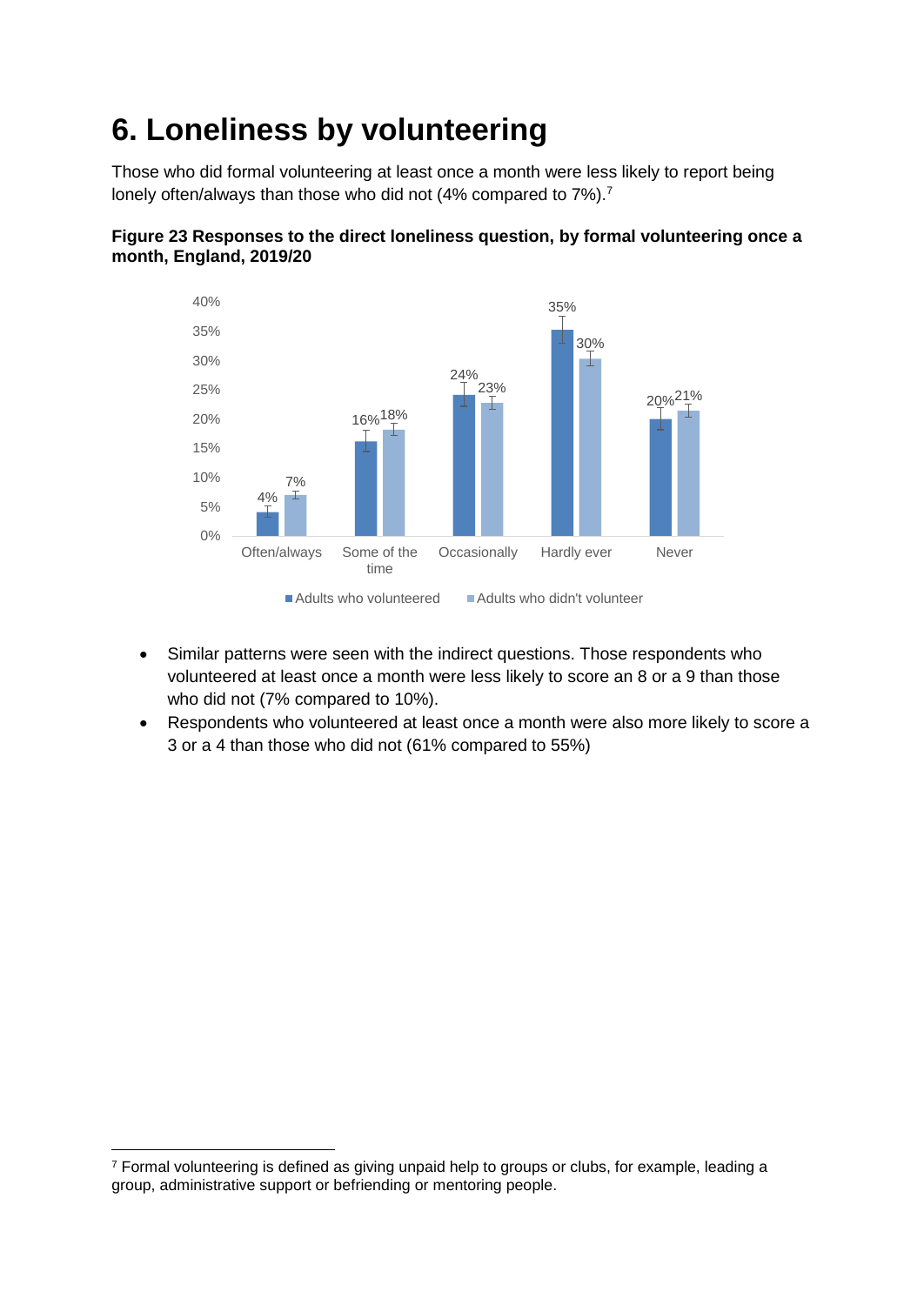# **Figure 23 Responses to the direct loneliness question, by formal volunteering once a month, England, 2019/20**